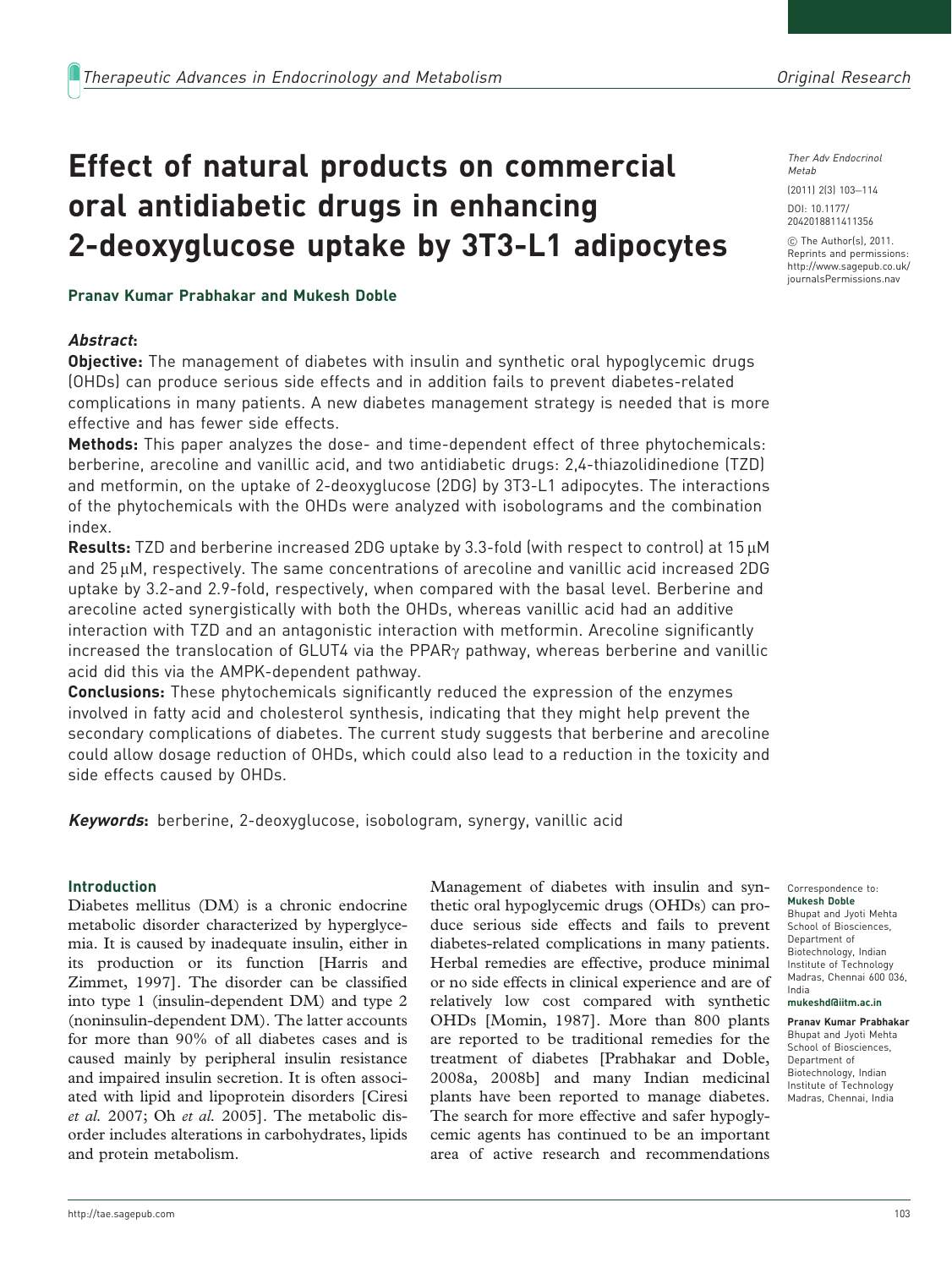made by World Health Organization have speeded up investigations on hypoglycemic agents from medicinal plants.

Detailed pharmacological experiments with single isolated compounds versus original extract or extract fractions have confirmed that many plant constituents, among them primarily phenolic compounds and terpenoids, exert polyvalent pharmacological effects [Wagner and Ulrich-Merzenich, 2009]. Many phytochemicals and pharmaceuticals are therapeutic at one dose and toxic at another and synergistic interactions can complicate dosing during long-term medication but experimental data on herb-drug interactions are limited [Fugh-Berman, 2000]. Reports indicate that the interaction of garlic with chlorpropamide [Aslam et al. 1979], gingko with tolbutamide [Uchida et al. 2006] and St John's wort with gliclazide and tolbutamide [Xu et al. 2008; Arold et al. 2005] do not change the pharmacokinetics of the pharmaceutical. Administration of antidiabetic herbs with OHDs for the treatment of diabetes could cause a drug-herb interaction that might have beneficial or adverse effects. It is generally believed that the use of herbs with pharmaceuticals enhances the effect of the latter and reduces their adverse effects [Williamson, 2001].

This paper describes the effect of three phytochemicals: berberine, arecoline and vanillic acid alone and in combination with two commercial OHDs: metformin and 2,4-thiazolidinedione (TZD) on the transport of 2-deoxyglucose (2DG) in 3T3-L1 adipocytes. Uptake was measured with a diaphorase-resazurin system that produces a fluorescent substance in the presence of NADPH, which is measured with a fluorescence spectroscope. 2DG was more convenient to use than glucose because it is phosphorylated by hexokinase or glucokinase to a stable and impermeable derivative, 2-deoxyglucose-6-phosphate (2DG6P), and we used a nonradioisotopic assay [Yamamoto et al. 2006].

Berberine, an isoquinoline alkaloid, is a principal component of the roots, rhizome and bark of several plants, including Berberis aristata L. and Coptis chinensis Franch. (coptis root; rhizoma coptidis). These plants have been used for the treatment of diarrhea and other gastrointestinal disease in China and other Asian countries. In traditional Chinese medicine, berberine is also used for weight reduction. Recent studies have shown that berberine exhibits multiple

pharmacological activities against cardiovascular diseases, inflammation and hypercholesterolemia [Birdsall and Kelly, 1997]. It is generally regarded as safe in recommended dose. However, higher doses  $(>0.5 \text{ g})$  may cause lethargy, dizziness, dyspnea and skin and eye irritation [Prabhakar and Doble, 2009]. There is little information about its metabolic fate in animals or humans; however three different berberine metabolites have been observed in human urine after oral administration [Jun-Fang et al. 2002].

Arecoline is an alkaloid found in the fruits of the areca palm (Areca catechu L.). It is known to be a partial agonist of muscarinic acetylcholine  $M_1$ ,  $M<sub>2</sub>$  and  $M<sub>3</sub>$  receptors. It is extensively metabolized to multiple products; none via cytochrome P450. The metabolism involves mainly N-oxidation reactions [Giri et al. 2006].

Vanillic acid (4-hydroxy-3-methoxybenzoic acid) is a natural plant phenolic compound from vanilla and is used in traditional Chinese medicine. Treatment of Neuro-2A cells with phenolic acids markedly suppresses cell apoptosis induced by methylglyoxal, suggesting that phenolic acids may possess cytoprotective ability and help prevent the peripheral neuropathy complications of diabetes [Huang et al. 2008].

# Materials and methods

The 3T3-L1 adipocyte cell line, derived from mouse muscle fibroblasts, was purchased from NCCS, Pune, India. Dulbecco's modified Eagle's medium (DMEM), fetal bovine serum (FBS), trypsin and antibiotics (penicillin and streptomycin) were purchased from PAN BIOTECH GmbH, Germany. 2DG, hexokinase, glucose-6-phosphate dehydrogenase (G6PDH), diaphorase, resazurin, ATP,  $NADP<sup>+</sup>$  and all the primers were obtained from Sigma Aldrich, Bangalore, India. TZD and bovine serum albumin (BSA) were purchased from Himedia Laboratories Pvt Ltd, Mumbai, India and metformin and dimethyl sulfoxide (DMSO) were purchased from Merck, Mumbai, India. All other chemicals were procured from SRL Mumbai, India. The Medox easy spin column total RNA Miniprep super kit was purchased from Medox Biotech, Chennai, India, and was used for the total RNA extraction. RobusT I RT-PCR kit was purchased from Finzymes, Finland. All the primers were purchased from Bioserve, Hyderabad, India and plastic wares from Tarson, Kolkata, India.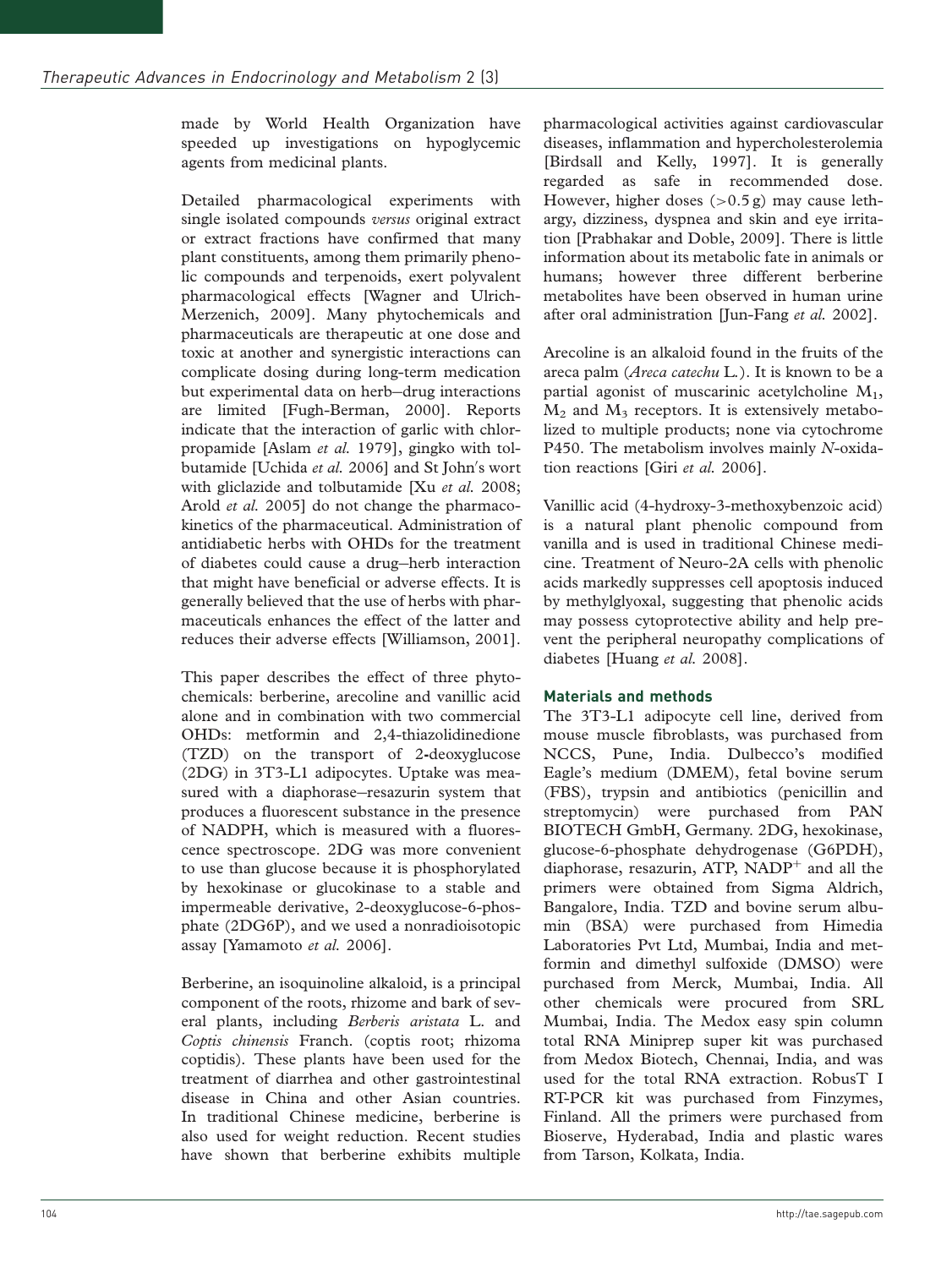## Cell culture of 3T3-L1 adipocytes

3T3-L1 cells were grown and maintained in DMEM with  $100$  U/ml penicillin,  $100 \mu\text{g/ml}$ streptomycin, and 1 mM sodium pyruvate, supplemented with 10% FBS. Cells were grown at 37°C in 5%  $CO<sub>2</sub>$  in a humidified chamber and reefed with the fresh medium every 2 days. For differentiating the adipocytes, cells were grown in 24-well plates to full confluence for 2 days and the differentiation medium, containing  $10 \mu g/ml$ insulin and  $0.5\,\mu\mathrm{M}$  dexamethasone, was added to the culture. After 4 days of induction the medium was changed to DMEM with 10% FBS and maintained at 37 $\mathrm{^{\circ}C}$  and 5% CO<sub>2</sub>.

#### Determination of 2-deoxyglucose

We estimated 2DG in a 24-well plate using an enzymatic diaphoraseamplifying system [Yamamoto et al. 2006]. We dispensed 100  $\mu$ l of 2DG solutions of different concentrations (0.25, 0.5, 1, 2, 5 and  $10 \mu M$ ) into each well and incubated for 90 min at 37°C after the addition of 300  $\mu$ l of a reaction cocktail consisting of 50 mM TEA (Triethanolamine) Buffer (pH 8.1), 0.02% BSA, 50 mM KCl, 0.5 mM  $\rm MgCl_2$ , 670  $\rm \mu M$  ATP, 0.12  $\rm \mu M$  NADP<sup>+</sup>, 25  $\rm \mu M$ resazurin sodium salt, 5.5 U/ml hexokinase, 16 U/ml G6PDH, and 1 U/ml diaphorase. This cocktail was prepared from the stock solutions just before the assay and refrigerated. After 90 min of incubation, the fluorescence at 590 nm with excitation at 530 nm was measured with an FP-6500 research grade fluorescence spectrometer (JASCO International Ltd, Japan), to detect the conversion of resazurin to resorufin. The amount of resorufin formed is theoretically equivalent to the amount of 2DG uptake if the reaction goes to completion.

#### 2-deoxyglucose uptake

The differentiated adipocytes were starved of serum for 4h in DMEM then twice rinsed with Krebs-Ringer phosphate HEPES (KRPH) buffer (pH 7.4, 20 mM HEPES, 5 mM  $KH_2PO_4$ , 1 mM MgSO<sub>4</sub>, 1 mM CaCl<sub>2</sub>, 136 mM NaCl, 4.7 mM KCl). The cells were incubated with 350  $\mu$ l/well DMEM and 2% FBS in the presence of the test compounds (metformin, 2,4-thiazolidinedione, arecoline, vanillic acid or berberine) for a specific time. After incubation the cells were washed twice with KRPH buffer containing 0.1% BSA then incubated with KRPH buffer containing 1.5 mM 2DG and 0.1% BSA for 30 min at  $37^{\circ}$ C in 5% CO<sub>2</sub>. Later, they were rinsed with KRPH buffer containing 0.1% BSA and

 $50 \,\mu$ l of NaOH (0.1N). The alkalinity in the wells was neutralized by the addition of  $50 \mu$ l HCl (0.1N), followed by 50  $\mu$ l of 150 mM TEA buffer (pH 8.1). The fluorescence was measured by the enzymatic method described above, which was an indication of the concentration of 2DG inside the cells.

For dose-dependent studies nine different concentrations (0, 2.5, 5, 7.5, 10, 15, 20, 25 and  $50 \mu M$ ) of the compounds were selected, and for time-dependent studies five different time points (between 1 and 5 h with a 1 hour gap) were chosen. In the combination study five different concentrations of the OHDs (2.5, 5, 10, 15, 20 and 25  $\mu$ M) and six different concentrations  $(2.5, 5, 10, 15, 20, \text{ and } 25 \mu M)$  of the phytochemicals were tested. All the experiments were performed in triplicate and the mean  $\pm$  standard deviation (SD) reported.

The interaction of a phytochemical with a commercial OHD was ascertained using a calculated parameter termed the combination index (CI) [Zhao et al. 2005], calculated by

$$
Combination Index (CI) = \left[\frac{C_a}{IC_a}\right] + \left[\frac{C_b}{IC_b}\right]
$$

where  $C_a$  and  $C_b$  are the concentrations of compound A and compound B used in combination to achieve a fixed effect (in this case a certain amount of glucose uptake).  $IC_a$  and  $IC_b$  are the concentrations of the two compounds required to achieve the same effect when used alone. A CI value less than, equal to, or more than 1 indicates synergistic, additive and antagonistic interaction, respectively, between the two compounds.

The effect of two compounds on 2DG uptake is also shown in the form of an isobologram. The x- and y-axes of the isobologram are the concentrations of the compounds A and B required individually and in combination to achieve the same amount of 2DG uptake by the cells. The straight line connecting the individual concentrations of the compound (when used alone) required to achieve the same level of 2DG uptake is the 'line of additivity'. If the combination curve is well below this straight line (based on 95% confidence limits) then the interaction is deemed synergistic and if it is above the line then it is antagonistic [Prabhakar and Doble, 2010].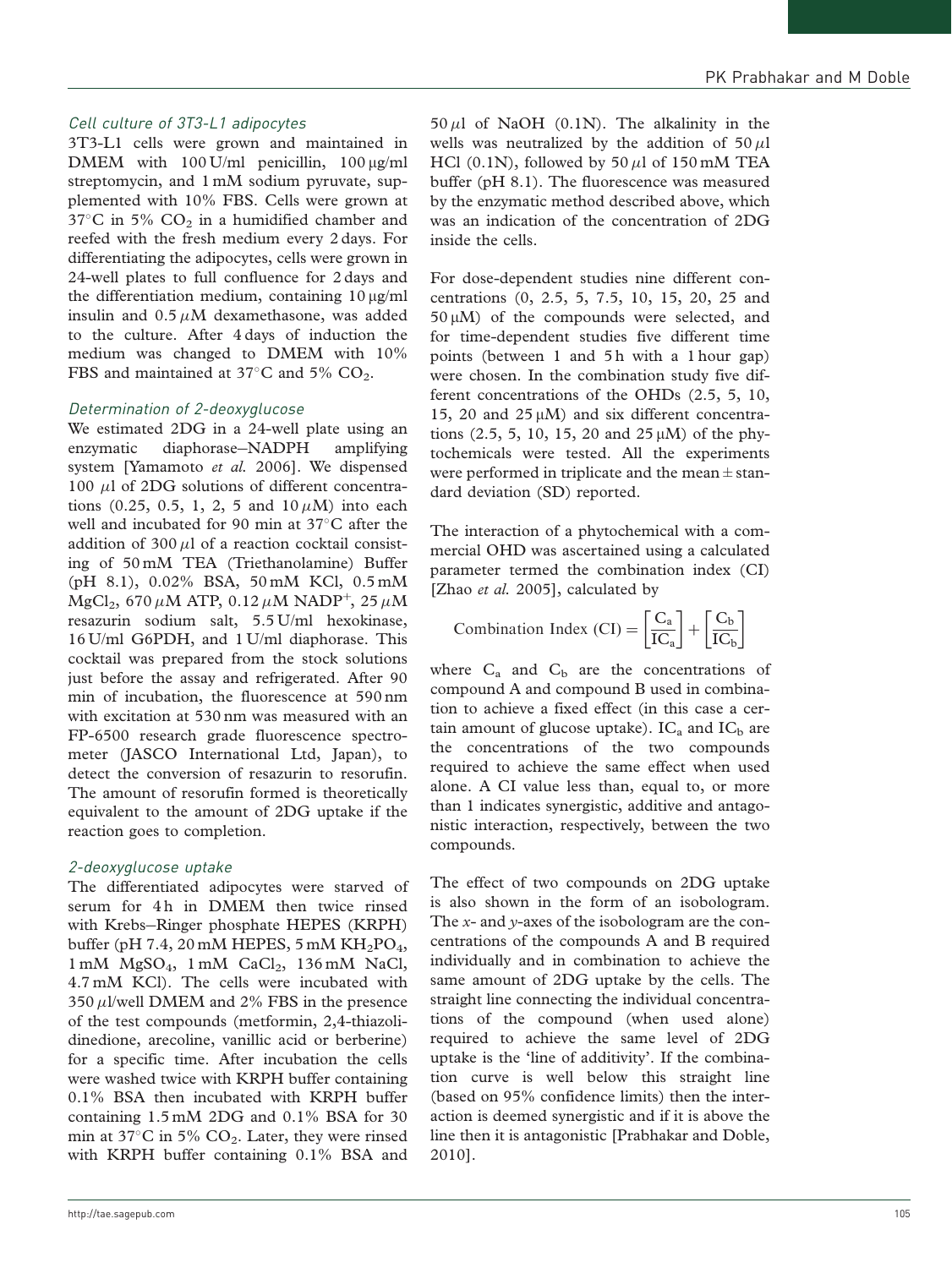# Reverse transcription polymerase chain reaction

The modulation of the genes involved in the insulin cascade (GLUT4, PPAR $\gamma$ , PI3K and AMPK), the adipogenic enzymes (fatty acid synthase and HMG-CoA reductase) and the proinflammatory cytokines tumor necrosis factor alpha  $(TNF-\alpha)$ and interleukin 6 (IL-6) was determined using reverse transcription polymerase chain reaction (RT-PCR) as described in the literature [Hall et al. 1998]. The total RNA from 3T3-L1 adipocytes was isolated after overnight incubation with the phytochemical or the commercial OHDs using a total RNA Miniprep super kit as per the manufacturer's instructions. RT-PCR was carried out with  $5 U/\mu l$  of avian myeloblastosis virus reverse transcriptase along with 20 pg of template RNA to obtain the cDNA. The primers used are listed in Table 1. The PCR reaction mix consisted of  $10 \times PCR$  buffer,  $10 \text{ mM}$  of each of the dNTP, 10 pmol of paired primers, two units of DNA polymerase and distilled water, to make a total volume of 50 ml. The mixture was overlaid with mineral oil and subjected to 30 cyclic reactions in a PTC-200 DNA Engine® PCR thermal cycler (MJ Research, CA, USA). The products were run on 1.5% agarose gel, stained with ethidium bromide and photographed. The intensity of the bands was measured with GelDock $^{\circledR}$  (Biorad, USA). The density of the band for the control sample (without any compound) was considered as one and the density of the bands obtained with OHDs or phytochemicals were expressed in multiples of this value.

# Calculation of absorption, distribution, metabolism and excretion properties

The physiological process involved in the absorption, distribution, metabolism and excretion (ADME) of a compound is an important determinant of its therapeutic efficacy. There are many commercial software packages that can theoretically estimate these parameters for a given chemical structure. The structures of the three phytochemicals and the two OHDs were drawn using Hyperchem® software (HyperCube Inc., USA) and their minimum energy conformations were obtained using the  $MM + force$  field. QikProp® (Schrödinger Inc., Portland, USA) software was used for calculating the ADME and the drug-likeness properties of these compounds. The descriptors for these properties are QPlogBB (predicted brain/blood partition coefficient), percent human oral absorption (predicted human oral absorption on a 0-100% scale, based

on a quantitative multiple linear regression model), QPlogS (predicted aqueous solubility), number of violations of Lipinski's rule of five (the rule is: molecular weight  $\lt$  500, log o/w partition coefficient <5, number of hydrogen bond  $\alpha$  = 4.5, number of hydrogen bond acceptor  $\leq$ 10) and number of violations of Jorgensen's rule of three (the rule is: predicted aqueous solubility  $(QP \log S) > -5.7$ , predicted apparent Caco-2 cell permeability >22 nm/s, number of primary metabolites <7) [Dossi et al. 2009; Duchowicz et al. 2007]. The recommended ranges are: blood-brain partition coefficient 3.0 to 1.2, percent human oral absorption 25 to 80%, QPlogS  $-6.5$  to 0.5, and the permitted violations of the rule of five and rule of three are 1 and 0, respectively.

# Statistical analysis

All of the experiments were performed in triplicate and the results expressed as  $mean \pm SD$ . Student's t-test was performed on the data by using Systat® software (Systat, Chicago, USA). A  $p$  value <0.05 was considered as significant.

# Results and discussion

Toxicity of 2-deoxyglucose to 3T3-L1 adipocytes The MTT assay (method supplied in the online Supplementary Material), which measures the activity of the mitochondrial reductase enzyme, is an estimate of the number of viable cells [Mosmann, 1983]. When treated with the test compounds at a concentration of  $50 \mu M$  for 24 h, 80-85% of the 3T3-L1 adipocytes were viable compared with control (Supplementary Figure 1). None of the compounds was cytotoxic at concentrations below 50  $\mu$ M but they became toxic above 100  $\mu$ M. No visible changes in cell morphology or attachment were observed as a result of these treatments. No statistically significant differences were observed in the toxicity induced by these compounds at a concentration of 50  $\mu$ M.

## Differentiation assay (triglyceride content)

Triglyceride (TG) was estimated with the Oil Red O assay (method supplied in the online Supplementary Material) [Inazawa et al. 2003]. The phytochemicals (at  $50 \mu$ M) increased the differentiation of 3T3-L1 adipocytes less than control (treated with differentiation media) or TZD (Figure 1). When adipocytes were treated with TZD and metformin the TG contents were 84% and 67%, respectively  $(p < 0.01)$ , with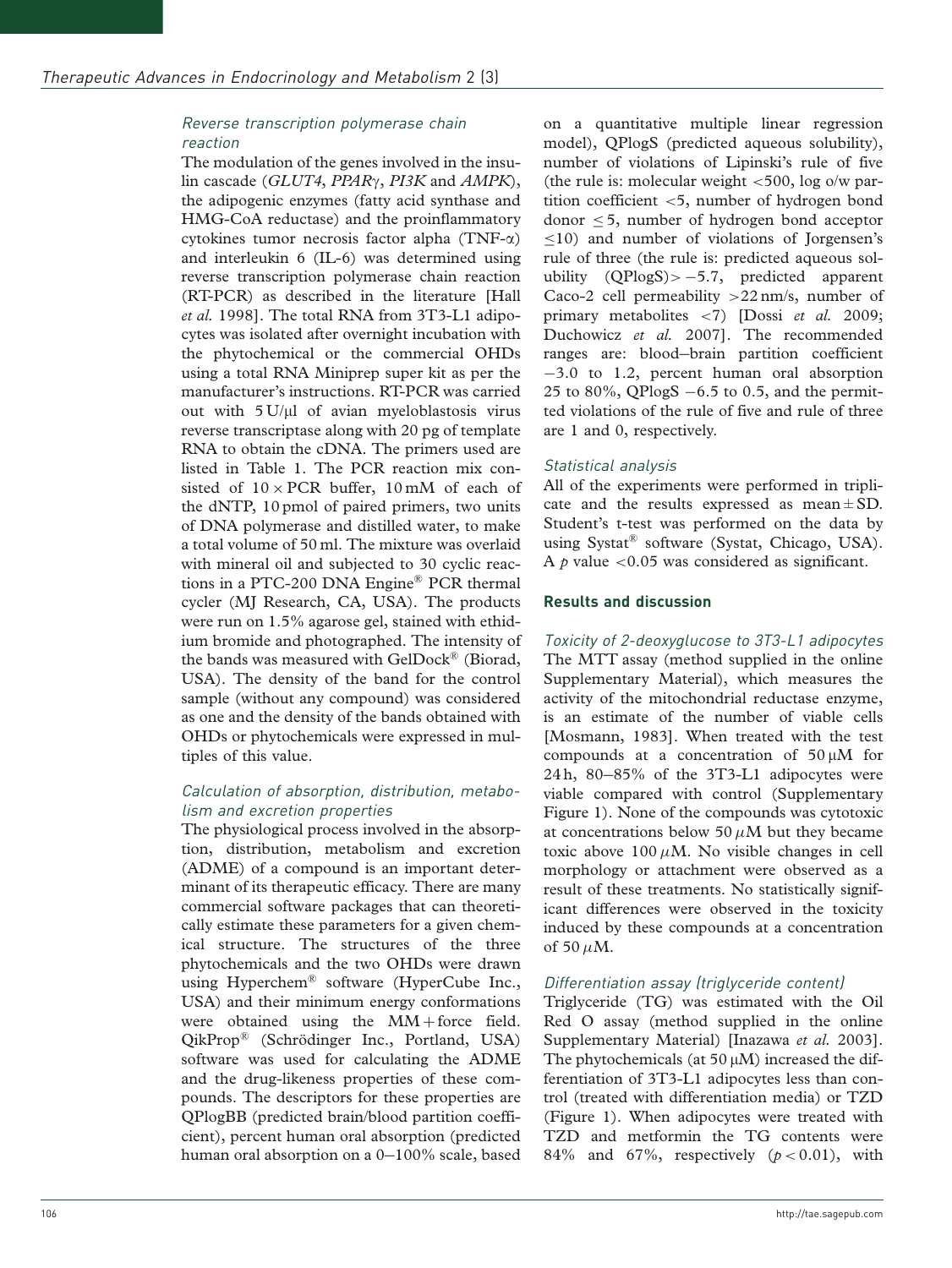| Gene                     | Sequence                              | Orientation |
|--------------------------|---------------------------------------|-------------|
| GLUT4                    | 5'-CCAGCCTACGCCACCATAG-3'             | Forward     |
|                          | 5'-TTCCAGCAGCAGCAGAGC-3'              | Reverse     |
| PPAR <sub>Y</sub>        | 5'-AGGGCCCTGTCTGCTCTGTG-3'            | Forward     |
|                          | 5'-TACCAGCTTGAGCAGCACAAGTCG-3'        | Reverse     |
| PI3K                     | 5'-TGA CGC TTT CAA ACG CTA TC-3':     | Forward     |
|                          | 5'-CAG AGA GTA CTC TTG CAT TC-3'      | Reverse     |
| TNF- $\alpha$            | 5'-ACC TTT CCA GAT TCT TCC CTG AG-3'  | Forward     |
|                          | 5'-CCC GGC CTT CCA AAT AAA TAC ATT-3' | Reverse     |
| $II - 6$                 | 5'-GAG GAT ACC ACT CCC AAC AGA CC-3'  | Forward     |
|                          | 5'-AAG TGC ATC ATC GTT GTT CAT ACA-3' | Reverse     |
| <b>HMG-CoA</b> reductase | 5'-CAT GCA GAT TCT GGC AGT CAG T-3'   | Forward     |
|                          | 5'-CGG CTT CAC AAA CCA CAG TCT-3'     | Reverse     |
| Fatty acid synthase      | 5'-CTG CGT GGC TAT GAT TAT GGC-3'     | Forward     |
|                          | 5'-CGT GAG GTT GCT GTC GTC TGT-3'.    | Reverse     |
|                          |                                       |             |

Table 1. Primers used for reverse transcription polymerase chain reaction.

IL-6, interlerleukin 6; TNF-a, tumor necrosis factor alpha.



Figure 1. Effect of various treatments for 4 h on triglyceride levels in 3T3-L1 adipocytes.  $*_p$  < 0.05 when compared with control;  $\S p < 0.05$  when compared with 2,4-thiazolidinedione;  $\S p < 0.05$  when compared with metformin. Are, arecoline; Ber, berberine; Met, metformin; TZD, 2,4-thiazolidinedione; Van, vanillic acid.

reference to the control. The TG concentrations inside the differentiated adipocytes treated with phytochemicals were less than the cells treated with TZD but comparable with the cells treated with metformin. The accumulated TG in the case of vanillic acid-treated cells was 73% of the control and was more than in berberine- and arecoline-treated cells (61% and 56%, respectively).

# Dose-dependent and time-dependent glucose uptake

The phytochemicals and OHDs increased 2DG uptake by 3T3-L1 adipocytes in a dose- and time-dependent manner (Figure 2). In all the cases the maximum 2DG uptake was reached between 3 and 4h of incubation (Figure 2a). TZD at a concentration of  $15 \mu M$  induced glucose uptake by 3.3-fold above the basal level, whereas berberine induced 2DG uptake by 3.3 fold at a concentration of  $25 \mu M$ . The same concentration of arecoline and vanillic acid increased 2DG uptake by 3.2- and 2.9-fold, respectively, when compared with the basal level (Figure 2b).

## Interaction of phytochemicals with commercial antidiabetic drugs

The interactions between OHDs and phytochemicals were analyzed with isobolograms and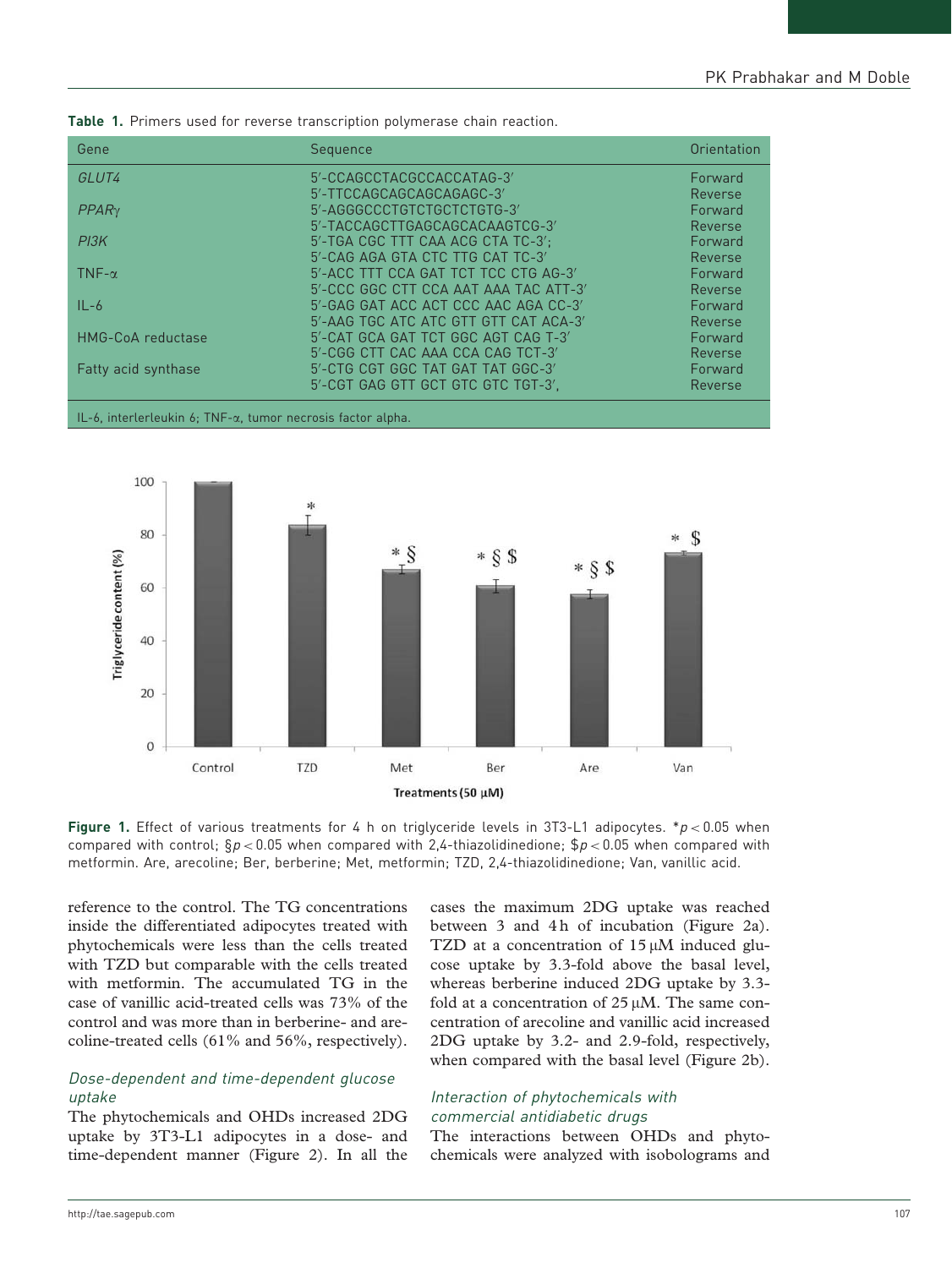

Figure 2. (a) Time-dependent and (b) dose-dependent 2-deoxyglucose uptake by 3T3-L1 adipocytes in the presence of oral hypoglycemic drugs and phytochemicals. Are, arecoline; Ber, berberine; Met, metformin; TZD, 2,4-thiazolidinedione; Van, vanillic acid.



Figure 3. Isobologram depicting the effect of the interaction of phytochemicals with 2,4-thiazolidinedione (TZD) on 2-deoxyglucose (2DG) uptake of 263 ng/3.5  $\times$  10<sup>5</sup> 3T3-L1 adipocytes (berberine  $\bullet$ , arecoline  $\bullet$ , vanillic acid  $\blacktriangle$ ;  $*p$  < 0.05 when compared with control). Dotted line indicates line of additivity. Berberine and arecoline act in synergy with TZD on the uptake of 2DG.

the CI. The isobolograms relating the concentrations of various phytochemicals in combination with TZD to achieve a 2DG uptake of 263 ng/  $3.5 \times 10^5$  3T3-L1 adipocytes (i.e. a 3.29-fold increase in 2DG uptake, which is the maximum uptake with TZD) is shown in Figure 3. Similarly, the isobolograms relating the concentrations of various phytochemicals in combination with metformin to achieve a 2DG uptake of  $236 \text{ ng}/3.5 \times 10^5$  3T3-L1 adipocytes (i.e. 2.95-fold increase in 2DG uptake, which is the maximum uptake with metformin) is shown in

Figure 4. Berberine and arecoline showed synergistic interaction with both the OHDs (the combination curve is below the line of additivity), whereas the curves for vanillic acid with both the OHDs were close to or above the line, indicating additive or antagonistic behavior, respectively.

TZD (20 $\mu$ M) in combination with berberine (25  $\mu$ M), arecoline (25  $\mu$ M) or vanillic acid (50  $\mu$ M) increased 2DG uptake by 6.4–, 6.2– and 5.84-fold, respectively, compared with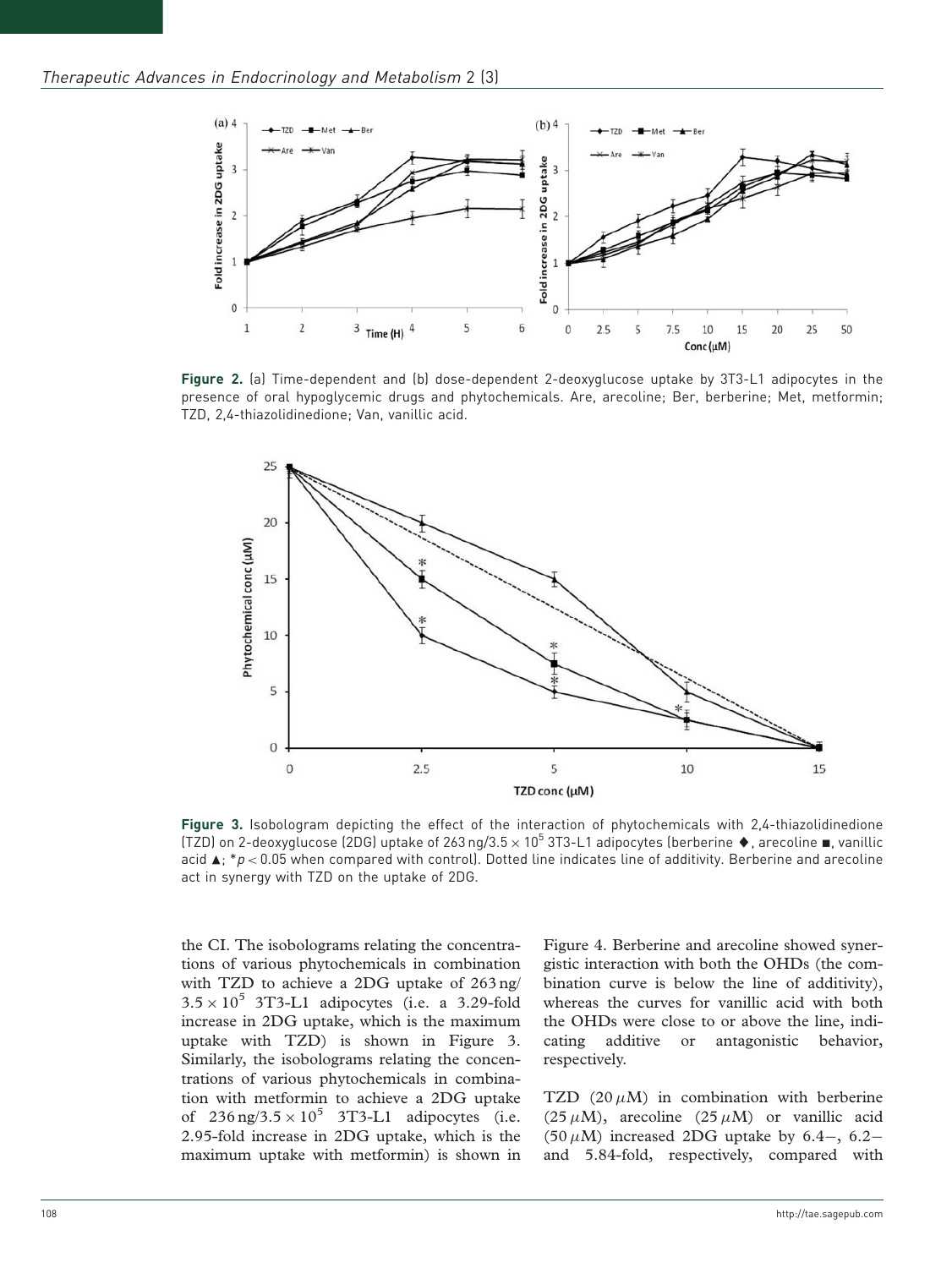

Figure 4. Isobologram depicting the interaction of phytochemicals with metformin for a 2-deoxyglucose (2DG) uptake of 237 ng by  $3.5 \times 10^5$  3T3-L1 adipocytes (berberine  $\bullet$ , arecoline  $\bullet$ , vanillic acid  $\bullet$ ; \*p < 0.05 when compared with control). Dotted line indicates line of additivity. Berberine and arecoline act in synergy with 2,4 thiazolidinedione in the uptake of 2DG; vanillic acid exhibits antagonistic behavior.

control. Metformin (20  $\mu$ M) in combination with berberine (25  $\mu$ M), arecoline (25  $\mu$ M) or vanillic acid (50  $\mu$ M) increased 2DG uptake by 6.1-, 5.97 - and 5.3-fold, respectively, when compared with control.

The CI for vanillic acid with TZD at various ratios was almost equal to 1, indicating additive behavior, whereas the CIs for the other two phytochemicals with TZD at different ratios were less than 1, indicating synergy (Supplementary Tables S1, S3 and S5). Similar observations were made for the interaction between metformin and the phytochemicals (Supplementary Tables S2, S4 and S6).

Berberine 10  $\mu$ M or arecoline 15  $\mu$ M reduced by one-sixth the dose of TZD required to achieve a 3.3-fold increase in 2DG uptake. Similarly, 7.5  $\mu$ M berberine or 10  $\mu$ M arecoline reduced by one-quarter the amount of metformin required for the same 2DG uptake.

## Reverse transcription polymerase chain reaction

The mechanism of action of the three phytochemicals and the two OHDs were investigated by monitoring the modulation of the GLUT4, PPAR<sub>Y</sub>, PI3K and AMPK genes at transcript level by semiquantitative RT-PCR. A significantly elevated expression of GLUT4 (Figure 5) was observed following treatment with phytochemicals and OHDs. Arecoline increased the expression of  $PPAR<sub>Y</sub>$ , whereas berberine and vanillic acid significantly increased the expression of AMPK. No significant effect on the expression of PI3K was observed for any of the phytochemicals.

Densitometric scanning of the gel is shown in Figure 6. Berberine, arecoline, vanillic acid, TZD and metformin increased the expression of GLUT4 by  $2.73-$ ,  $2.71-$ ,  $1.42-$ ,  $3.35-$  and 2.65-fold, respectively when compared with control. They also increased the expression of PPAR<sub>Y</sub> by 1.57-, 2.3-, 1.8-, 2.73- and 1.52-fold, respectively and  $AMPK$  by 2.73-,  $1.47-$ ,  $1.85-$ ,  $1.58-$  and  $3.1-$ fold, respectively. These results indicate that arecoline increases glucose uptake via the  $PPAR\gamma$  pathway, whereas berberine and vanillic acid increase glucose uptake via the AMPK pathway.

These phytochemicals significantly decreased the expression of fatty acid synthase (involved in fatty acid synthesis) and HMG-CoA reductase (involved in cholesterol synthesis) (Figure 7). This suggests that these phytochemicals may reduce the secondary complications observed during diabetes. Densitometric scanning (Figure 8) shows the reduction in the expression of fatty acid synthase and HMG-CoA reductase by berberine (63 and 72%, respectively), arecoline (51 and 57%, respectively), vanillic acid (39 and 46%, respectively), metformin (22 and 39%, respectively) and TZD (35 and 24%,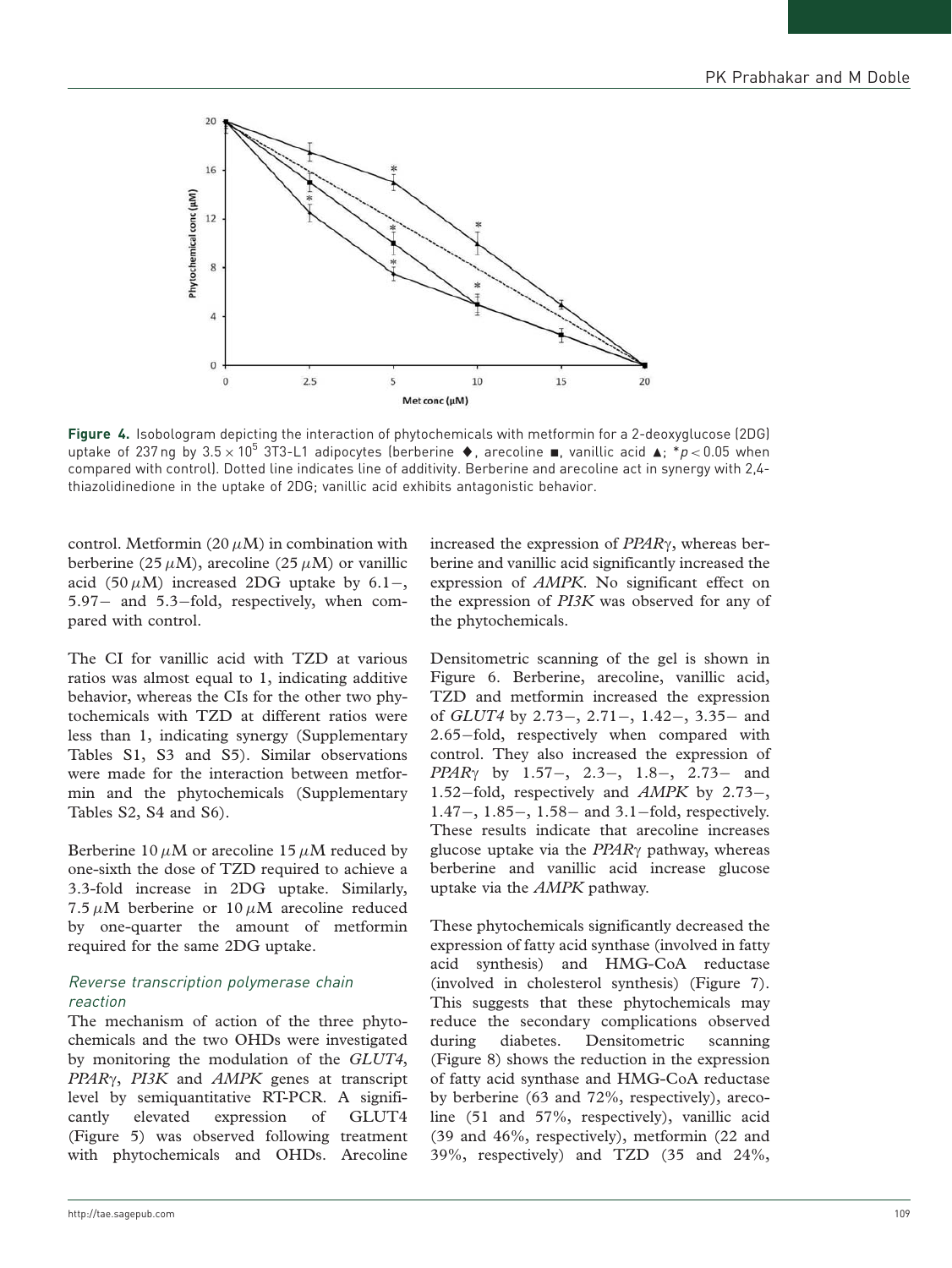

Figure 5. The effect of phytochemicals and oral hypoglycemic drugs on the expression of GLUT4, PPARy, PI3K and AMPK transcripts in 3T3-L1 adipocytes, as determined by reverse transcription polymerase chain reaction. Lane  $1 = 100$  bp marker, lane  $2 =$ control (no treatment), lane  $3 = 2,4$ -thiazolidinedione, lane  $4 =$ metformin, lane  $5 =$  berberine, lane  $6 =$  arecoline, lane  $7 =$  vanillic acid.



Figure 6. Densitometric scanning of GLUT4, PPARy, PI3K and AMPK transcripts in the presence of commercial drugs and natural products. Bars represent mean  $\pm$  SD of three independent experiments. \*p < 0.05 when compared with control;  $\S p < 0.05$  when compared with 2,4-thiazolidinedione;  $\wp < 0.05$  when compared with metformin. Are, arecoline; Ber, berberine; Met, metformin; TZD, 2,4-thiazolidinedione; Van, vanillic acid.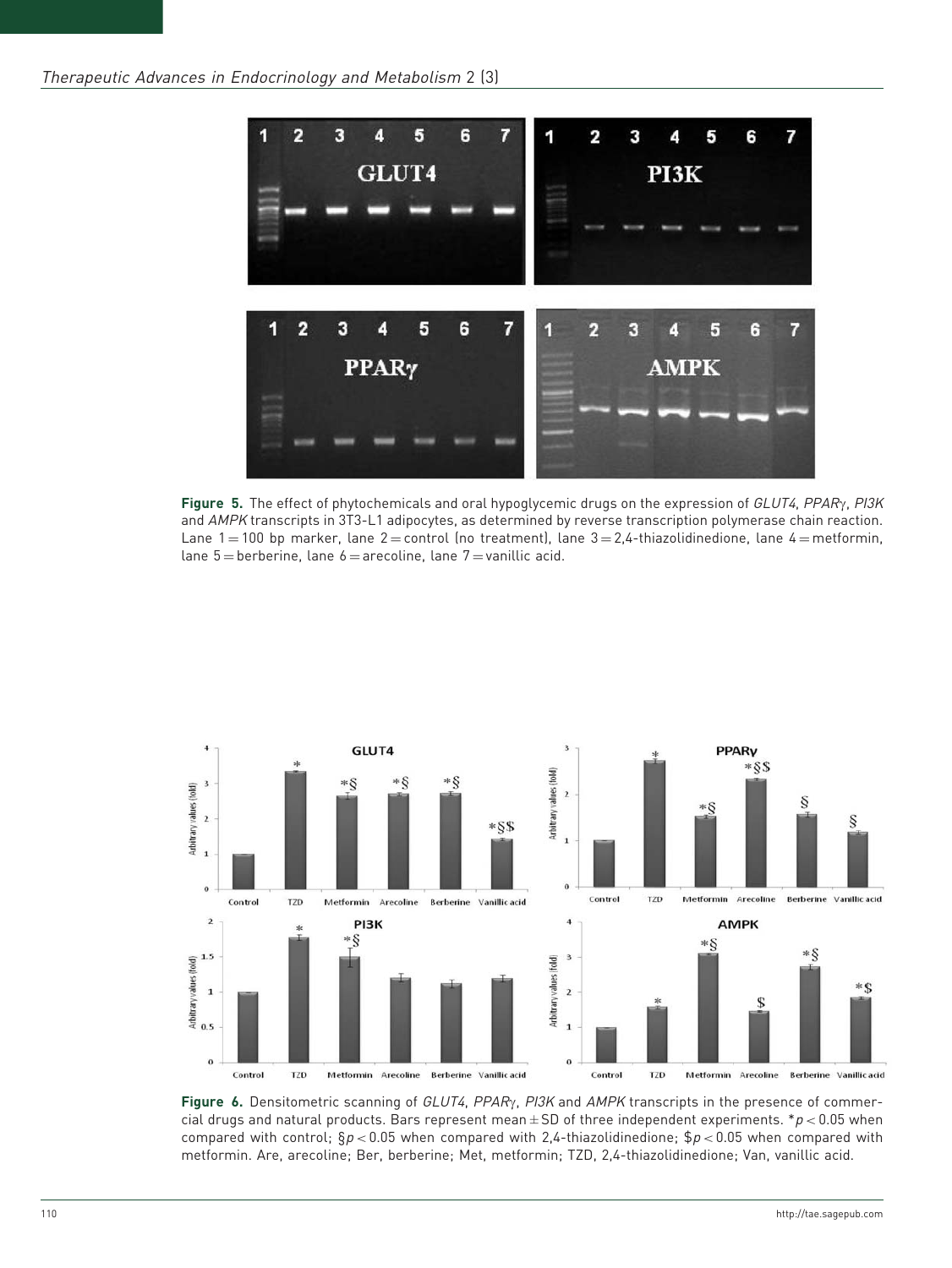

Figure 7. Effect of phytochemicals and oral hypoglycemic drugs on the expression of fatty acid synthase (FAS), HMG-CoA reductase, TNF- $\alpha$  and IL-6 transcripts in 3T3-L1 adipocytes shown by reverse transcription polymerase chain reaction. Lane  $1 = 100$  bp marker, lane  $2 =$  control (no treatment), lane  $3 = 2.4$ -thiazolidinedione, lane  $4$  = metformin, lane 5 = berberine, lane 6 = arecoline, lane 7 = vanillic acid.



Figure 8. Densitometric scanning of fatty acid synthase (FAS), HMG-CoA reductase, TNF-a and IL-6 transcripts in the presence of commercial drug and natural products. Bars represent mean±SD of three independent experiments. \*p < 0.05 when compared with control;  $\S p$  < 0.05 when compared with 2,4-thiazolidinedione;  $\frac{6}{5}p < 0.05$  when compared with metformin. Are, arecoline; Ber, berberine; Met, metformin; TZD, 2,4-thiazolidinedione; Van, vanillic acid.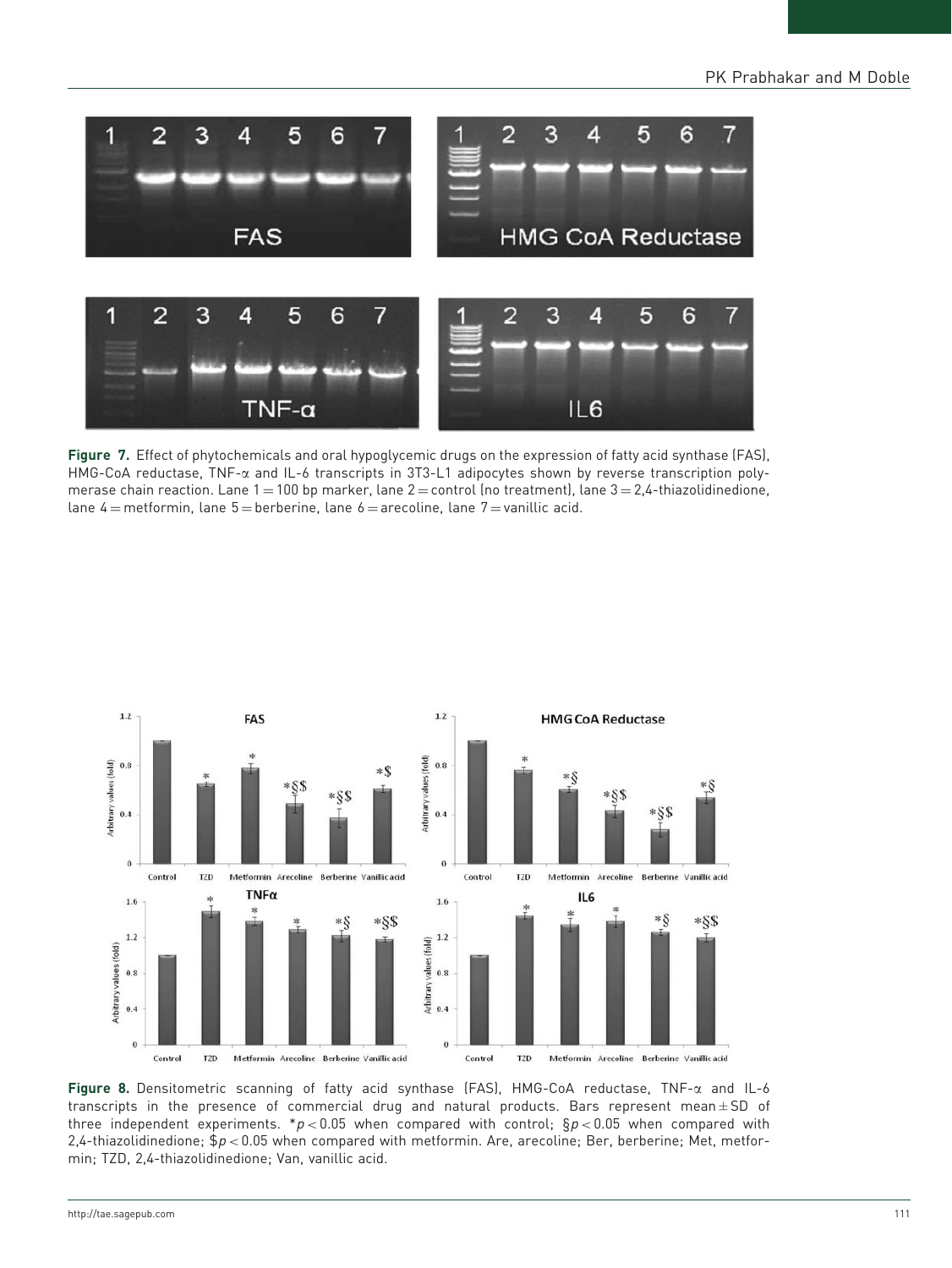|                             | <b>QPlogBB</b> | <b>QPlogS</b> | Percent human<br>oral absorption | Rule of five<br>violations | Rule of three<br>violations |  |
|-----------------------------|----------------|---------------|----------------------------------|----------------------------|-----------------------------|--|
| <b>TZD</b>                  | $-0.491$       | $-0.634$      | 66.044                           |                            |                             |  |
| Metformin                   | $-1.184$       | $-0.595$      | 63.021                           | 0                          |                             |  |
| <b>Berberine</b>            | 0.401          | $-3.701$      | 100                              |                            |                             |  |
| Arecoline                   | $-0.736$       | $-1.308$      | 70.022                           | 0                          |                             |  |
| Vanillic acid               | $-0.889$       | $-1.405$      | 66.816                           |                            |                             |  |
| TZD. 2.4-thiazolidinedione. |                |               |                                  |                            |                             |  |

Table 2. Absorption, distribution, metabolism and excretion and drug-likeness properties of the compounds calculated using QikProp® software.

respectively) when compared with the control. The reductions in the expression of both the genes by these compounds were statistically significant at 0.05% level.

Figure 7 shows the effects of these phytochemicals on the expression of the genes for two proinflammatory cytokines: TNF- $\alpha$  and IL-6. All the phytochemicals significantly ( $p < 0.05$ ) increased the expression of TNF $-\alpha$  and IL $-6$  when compared with control (Figure 8).

## Absorption, distribution, metabolism and excretion and drug-likeness properties of the phytochemicals

The drug-likeness and ADME properties of these compounds calculated theoretically are listed in Table 2. There were no violations of Lipinski's rule of five or Jorgensen's rule of three by any of the compounds. The percent human oral absorption for all the compounds, except berberine, was in the range 63-70% (for berberine  $\sim$ 100%), indicating that their bioavailability is in the recommended range. High human oral absorption values indicate that the compounds will permeate the cells through passive diffusion. Similarly, the compounds with fewer (and preferably no) violations of the rule of three or the rule of five are more likely to be orally available [Duchowicz et al. 2007]. The observed ranges for the QPlogBB and QPlogS were  $-1.184$  to 0.401 and  $-3.701$  to  $-1.405$ , respectively, which lie well within the recommended ranges. On the basis of these five descriptors it can be concluded that all the phytochemicals have reasonably good ADME properties and they also possess drug-like properties.

#### Discussion and conclusion

Insulin resistance and obesity are the main hallmarks of type 2 diabetes. Adipose tissues are one

of the most important targets for the action of insulin and they play a major role in maintaining whole-body energy homeostasis. The 3T3-L1 cell line is routinely used in signaling studies and is considered to demonstrate all the features of adipocytes. It is a well-established model system in which to study the regulation of glucose transport, since muscle is the site that utilizes and disposes of glucose [Patel et al. 2008].

The main problem in the case of diabetes is insufficient utilization of blood glucose, which may be caused by either impaired glucose transport or reduced GLUT4 translocation. PPARg, PI3K and AMPK play an important role in glucose transportation inside the cells. PI3K is the key molecule in the insulin signaling pathway, and its complete inhibition abolishes glucose uptake. Glucose uptake in cultured cells is routinely determined by using nonmetabolizable radioactive hexoses, including 3-methlyglucose or 2DG labeled with tritium [Sasson et al. 1993]. Assaying the uptake of the latter is more convenient than assaying with the former because 2DG is converted into a stable and impermeable derivative, 2DG6P, through phosphorylation by hexokinase or glucokinase [Sokoloff et al. 1977].

The increased triglyceride levels seen in diabetes are an important cause of secondary complications such as cardiovascular diseases and stroke. Both the OHDs and the phytochemicals significantly reduced the triglyceride concentration in 3T3-L1 adipocytes. Hence, it could be assumed that they can also decrease the secondary complications arising from high lipid levels.

All three phytochemicals increased 2DG uptake in a dose- and time-dependent manner, shown by both the methods we used. Berberine and arecoline showed synergy with TZD and metformin and boosted the effects of these two commercial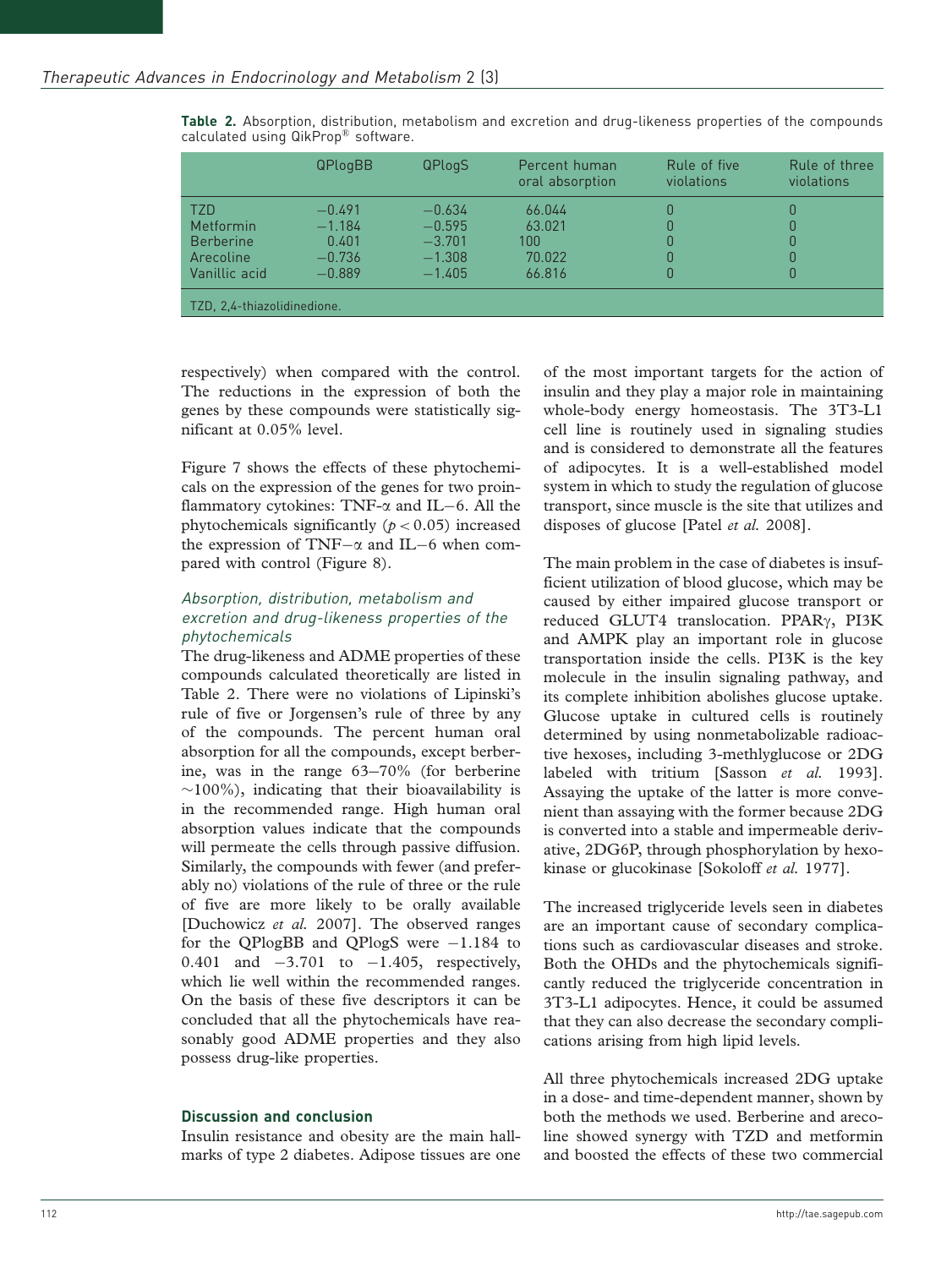drugs on the uptake of 2DG. It was observed that the use of one of these phytochemicals might allow the reduction of the dose of the OHDs required to achieve the required glucose uptake. A reduction in the dose of OHDs could also lead to a reduction in side effects and toxicity. Conversely, vanillic acid exhibited antagonistic behavior in combination with metformin and additive or indifferent behavior with TZD.

The expression of GLUT4, PPAR<sub>Y</sub> and AMPK increased when the commercial drugs were used. The activation of  $PPAR<sub>Y</sub>$  by its agonist or an increase in the expression of PI3K and AMPK increased glucose uptake by 3T3-L1 adipocytes. Berberine and vanillic acid probably increase glucose uptake via the AMPK pathway and arecoline increases glucose via the  $PPAR\gamma$  pathway.

All the compounds significantly reduced the expressions of fatty acid synthase, a regulatory hormone of fatty acid synthesis, and HMG-CoA reductase, a rate-limiting enzyme of cholesterol synthesis. These lipids have an important role in insulin resistance and the secondary complications of diabetes. Reductions in fatty acid and cholesterol synthesis might reduce insulin resistance and the chances of developing type 2 diabetes.

These three phytochemicals seemed to possess (based on theoretical calculations) good ADME and drug-likeness properties and hence could be used as drugs to partly replace commercial hypoglycemic agents. All three phytochemicals considered in the current study appeared to have good theoretical oral bioavailability. Based on the MTT assay it could be assumed that the concentrations of the natural products and commercial drugs chosen here were well below their cytotoxic level for the cells.

The results of the present study indicate that combination of arecoline or berberine with TZD or metformin act in synergy to increase 2DG uptake by 3T3-L1 adipocytes. They provide an opportunity to reduce the dose of both OHDs, which could help in minimizing their adverse effects and achieving enhanced therapeutic effects. Vanillic acid exhibited additive or antagonistic effects with both the OHDs. The phytochemicals might also reduce secondary complications. Proper precautions and care should be taken to avoid the severe hypoglycemia that might occur with use of combinations of these phytochemicals and OHDs. Although these phytochemicals are very safe, research on their long-term usage should be conducted.

# Funding

This research received no specific grant from any funding agency in the public, commercial, or notfor-profit sectors.

# Conflict of interest statement

The authors declare no conflicts of interest in preparing this article.

## References

Arold, G., Donath, F., Maurer, A., Diefenbach, K., Bauer, S., Henneicke-Von Zepelin, H.-H. et al. (2005) No relevant interaction with alprazolam, caffeine, tolbutamide, and digoxin by treatment with a lowhyperforin St John's wort extract. Planta Medica 71: 331-337.

Aslam, M. and Stockley, I.H. (1979) Interaction between curry ingredient (karela) and drug (chlorpropamide). Lancet 313: 607.

Birdsall, T.C. and Kelly, G.S. (1997) Berberine: therapeutic potential of an alkaloid found in several medicinal plants. Altern Med Rev 2: 94-103.

Ciresi, A., Amato, M.C., Criscimanna, A., Mattina, A., Vetro, C., Galluzzo, A. et al. (2007) Metabolic parameters and adipokine profile during Gh replacement therapy in children with Gh deficiency. Eur  $\mathfrak f$ Endocrinol 156: 353-360.

Dossi, K., Tsirkone, V.G., Hayes, J.M., Matoušek, J., Poučková, P., Souček, J. et al. (2009) Mapping the ribonucleolytic active site of bovine seminal ribonuclease. The binding of pyrimidinyl phosphonucleotide inhibitors. Eur J Med Chem 44: 4496-4508.

Duchowicz, P.R., Talevi, A., Bellera, C., Bruno-Blanch, L.E. and Castro, E.A. (2007) Application of descriptors based on Lipinski's rules in the Qspr study of aqueous solubilities. Bioorg Med Chem 15: 3711-3719.

Fugh-Berman, A. (2000) Herb-drug interactions. Lancet 355: 134-138.

Giri, S., Idle, J.R., Chen, C., Zabriskie, T.M., Krausz, K.W. and Gonzalez, F.J. (2006) A metabolomic approach to the metabolism of the areca nut alkaloids arecoline and arecaidine in the mouse. Chem Res Toxicol 19: 818-827.

Hall, L.R., Mehlotra, R.K., Higgins, A.W., Haxhiu, M.A. and Pearlman, E. (1998) An essential role for interleukin-5 and eosinophils in helminth-induced airway hyperresponsiveness. Infect Immun 66: 4425-4430.

Harris, M. and Zimmet, P. (1997) Classification of diabetes mellitus and other categories of glucose